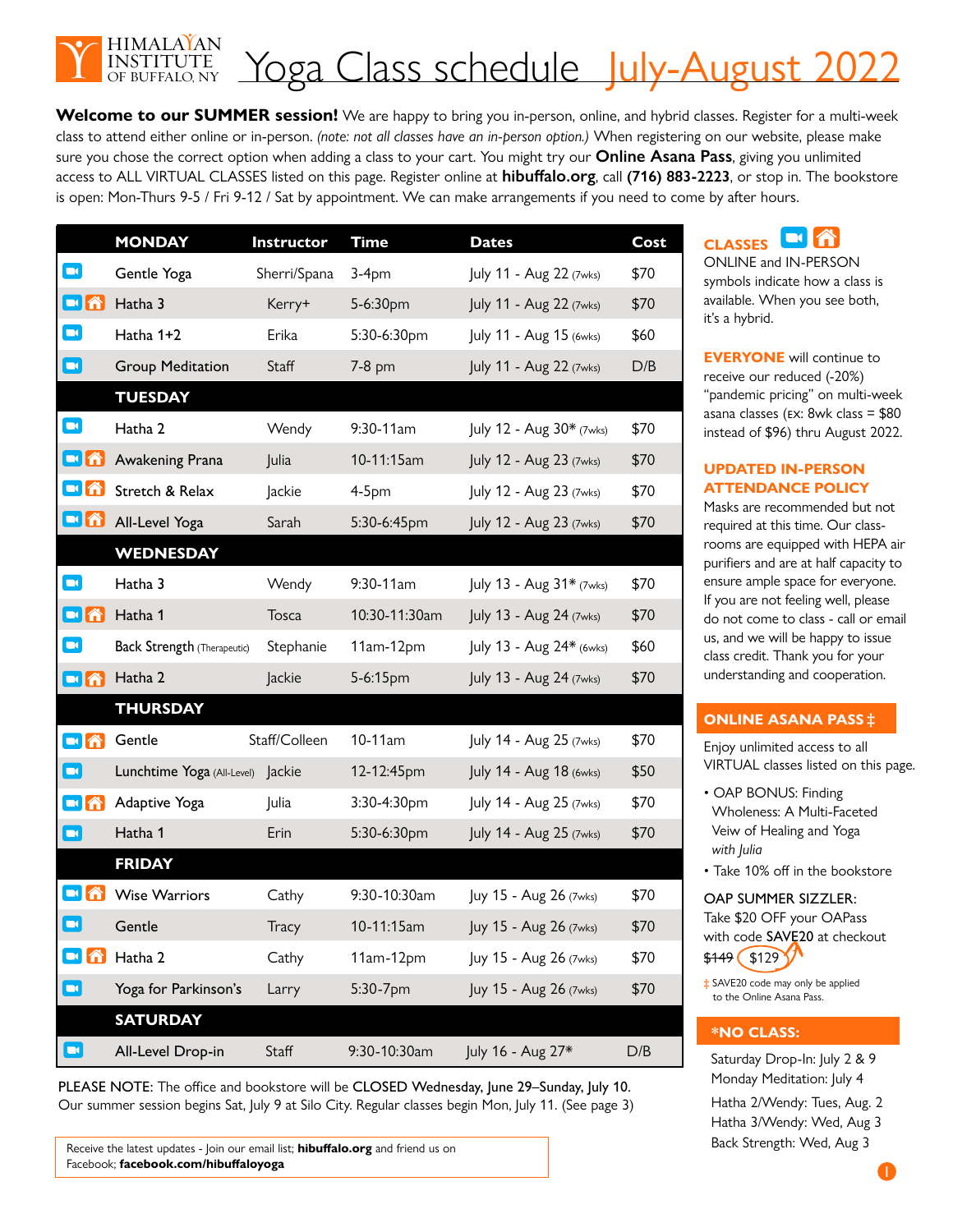

# Workshops & Events July-August 2022

#### Yoga in "The Meadow" at SILO CITY (Two Saturdays!) *HIB's Summer kick-off event!*

*with Julia and HIB Saturday, July 9, 10am-12pm Saturday, July 16, 10am-12pm*

There's a magical place in Buffalo that reminds us of nature's resilience, human ingenuity, and just how inspiring our surroundings can be. This year, we'll be there two weeks in a row! It is a short walk from the parking area to the Meadow, where we will enjoy an all-level yoga practice beneath the mighty poplar, followed by a walking meditation. Each week will include a discussion on ecology and mindful living, honoring our essential being and relationship with the natural world. Please bring your yoga mat, towel, and/or travel chair (if you would like access to seating). Registration required. If we need to reschedule due to inclement weather, a notification will be sent via email and posted on our Facebook page.

**Meeting place:** Rigidized Metals - Design Center parking lot. Address: 658 Ohio St, Buffalo, NY 14203

• **July 9:** *Fee: \$20 (ID: S40)*

• **July 16:** *Fee: \$20 (ID: S41)*

• **BOTH Saturdays** *(July 9 & 16): Fee: \$35 (ID: S42)*

## Therapeutic Yoga: Strengthen Your Back<sup>^</sup>

*with Stephanie Wednesdays, July 13–August 24\* (6wks / \*no class Aug. 3)*

#### **C**(LIVE-stream/Zoom)

The health of your spine is reflected in the way you sit, stand, and move; in the way you breathe; and, in the way you think and feel. Learn simple movements and exercises to keep your spine fit and flexible. Strengthening spinal muscles will improve your posture and help you feel capable of meeting life's inner and outer challenges.

*Fee: \$60 (ID: YB) (***^***Included with the Online Asana Pass)*

## SAVE THE DATE

## HI Buffalo's POCONO GETAWAY WEEKEND Honesdale, PA October 21–23, 2022

Join your friends from HI Buffalo for a very special weekend at the Institute's main campus and retreat center in Honesdale, PA. De-stress and rejuvenate in this picturesque setting located in the heart of the Pocono Mountains in Pennsylvania. Nourishing vegetarian meals and a community supportive of your health and wellness are waiting for you during this three-day/two-night getaway. *Fee: \$179 + accommodations*

## Mindfulness in Nature: Hike to the Eternal Flame: Chestnut Ridge Park

*with Kandy Sunday, July 17; 9:30-11:30am*

This morning's hike will take us along the gorge to the "eternal flame" that flickers within a small cave beneath a trickling waterfall. This is a more difficult hike, so please wear sturdy shoes (no flip-flops!), pack water and bring trekking poles or walking stick if you have them. Some slight elevations and erupting tree roots. It's a short hike to the flame (approx. one-mile round trip), but we can add additional hiking time by going on part of the orange trail.

Registration required. If we need to reschedule due to inclement weather, a notification will be sent via email and posted on our Facebook page.

**Meeting place:** Casino parking lot; we will then drive to the trailhead. Address: 6121 Chestnut Ridge Road, OP, NY 14127

*FREE (ID S44) - donations gratefully accepted*

## Journaling for the Heart

*Thursdays, July 21–August 25 (6wks); 11am-12pm with Tosca* 

### **AD** HYBRID

Journaling is a fun and creative way to explore issues in our lives, and at the same time open the door to personal insight. This six-week workshop will provide you with the space and time to reflect, write, and share. The workshop will include various writing exercises to help you better access and improve your writing experience. We will also explore what it means to open ourselves to telling our stories with authenticity. No special writing skills are required, just bring a journal and pen and get ready to write! This series is available in-person or on-line, though in-person attendance is recommended. *Fee: \$65 (ID: S45-P / S45-V)*

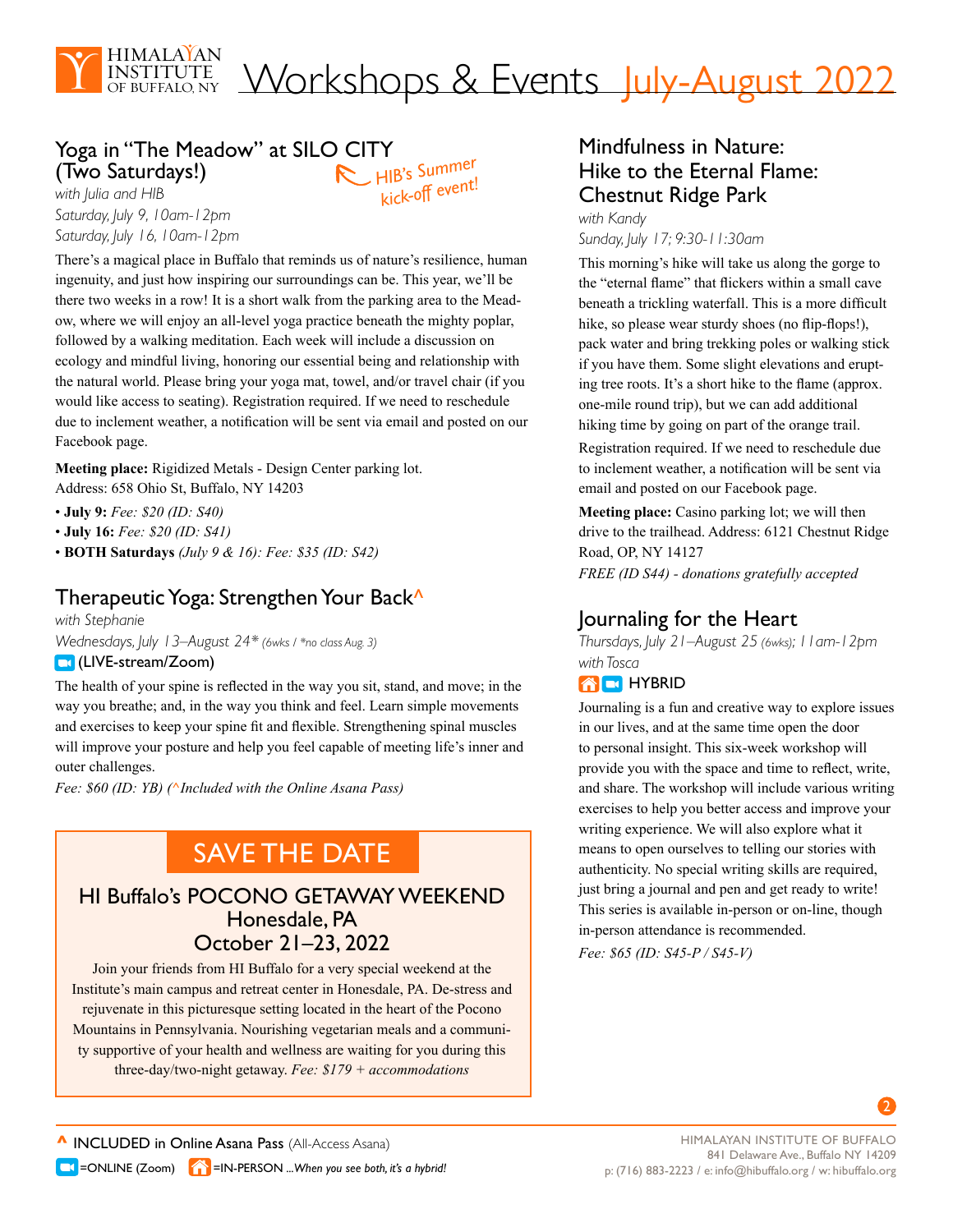

# Workshops & Events July-August 2022

## **CEU TRAINING\***

## Being a Trauma-Informed Yoga Teacher

*with Julia Kress, C-IAYT, E-RYT 500, AYS Sunday, July 24; 10am-1pm* **THE HYBRID** 

## Open to Yoga Instructors and Students

The current state of our world is causing unprecedented anxiety, fear, and aggression in our community. We are all experiencing heightened levels of stress as a result of individual and cultural trauma. Many people seek relief from their pain through yoga and meditation. Our training as yoga teachers may not have prepared us for what our students are facing both in the world and in the difficult events of their personal lives. This workshop will open our eyes to some ways to make our students feel safe and to avoid unintentionally triggering anxiety by using a mindful approach to sensitive cueing and instruction. Trauma-informed yoga teaching can empower you to assist others on their journey of self-resonance, transformation, and healing.

This training is not meant to prepare teachers for working with trauma in a clinical setting, but to help us be more aware of the manner in which we present our classes. \*This course qualifies for three Continuing Education credits with Yoga Alliance. *Fee: \$55 (ID: E77-P / E77-V)*

## HOLIDAY CLOSURES:

The office and bookstore will closed around the 4th of July holiday and then again before Labor Day. (See dates below.) We check messages often, so please call or email with any questions. Wishing you a terrific summer.

#### CLOSED: Wed, June 29 – Sun, July 10. JULY/AUG SESSION begins Sat. July 9 with a special event at Silo City. Regular classes start Mon, July 11

- No Drop-in: Sat, July 2
- No Drop-In: Sat, July 9 (Special Event at Silo City)
- No Monday Meditation: July 4

#### CLOSED: Mon, Aug 29 – Mon, Sept 5 (Labor Day) SEPT/OCT SESSION begins Tues, Sept 6.

- No Sat. Drop-In: Sept 3
- No Monday Meditation: Aug 29 & Sept 5

## MINI RETREAT!

## Outdoor Mindfulness: Taking Your Practice Outdoors Rumsey Woods at Delaware Park, Buffalo

*with Donna & Susan Friday, July 29; 10am–2pm*

Yoga calms the nervous system and cultivates a peaceful mind. *Shinrin-yoku*, or forest bathing, a Japanese outdoor mindfulness experience, helps individuals access the healing properties of nature. This session combines both practices for a powerful and rich immersive experience. Join Donna, a Himalayan Institute Yoga/Meditation instructor, and Susan, a Kripalu Center for Yoga and Health certified outdoor mindfulness guide, at one of Buffalo's Olmsted treasures, Rumsey Woods in Delaware Park. The morning begins surrounded by trees with a guided yoga, relaxation, and meditation practice. After lunch, we will venture into the landscape meandering along the paths. There you will be invited to extend your meditative experience by using your senses, curiosity, and inherent connection to nature to be fully present to the more than human world. Through meditation and time in nature, we can work to restore a balance between our sympathetic and parasympathetic nervous systems, reduce stress, boost immune function and energy, and experience a profound sense of belonging and well-being. (This session will not be strenuous; all skill levels and abilities can be accommodated).

Registration required. If we need to reschedule due to inclement weather, a notification will be sent via email and posted on our Facebook page.

**Meeting place:** Rumsey Road - Stone bathroom building (off Delaware Ave, near the corners of Rumsey Rd & Forest Ave). Bring a yoga mat, lunch, water, and a chair or blanket to sit on for lunch.

*Fee: \$45 (ID: S46)*

## **CEU TRAINING\***

## Strength of Heart: Sequencing for the Chest, Shoulders, and Neck

*with Sarah Guglielmi, MS, E-RYT-500, AYT Saturday, August 6; 10am–1pm*

#### **THE IN-PERSON**

#### Open to Yoga Instructors and Interested Students

Yoga practice is a continual exploration of the mind/body connection. The physical ease and emotional strength of our heart can be supported by our asana practice. Specifically, asana elements that develop strength and stability in the chest, shoulders, and neck regions of the body. Join Sarah to explore common muscle imbalances of the upper body, and how they can be better addressed by first understanding the relationship between agonist/antagonist muscle pairs in this area. Then, we'll apply this knowledge to create sub-sequences you can use as stand-alone therapeutic practices, or to integrate into a traditional practice. \*This course qualifies for three Continuing Education credits with Yoga Alliance. *Fee: \$55 (E78-P)*